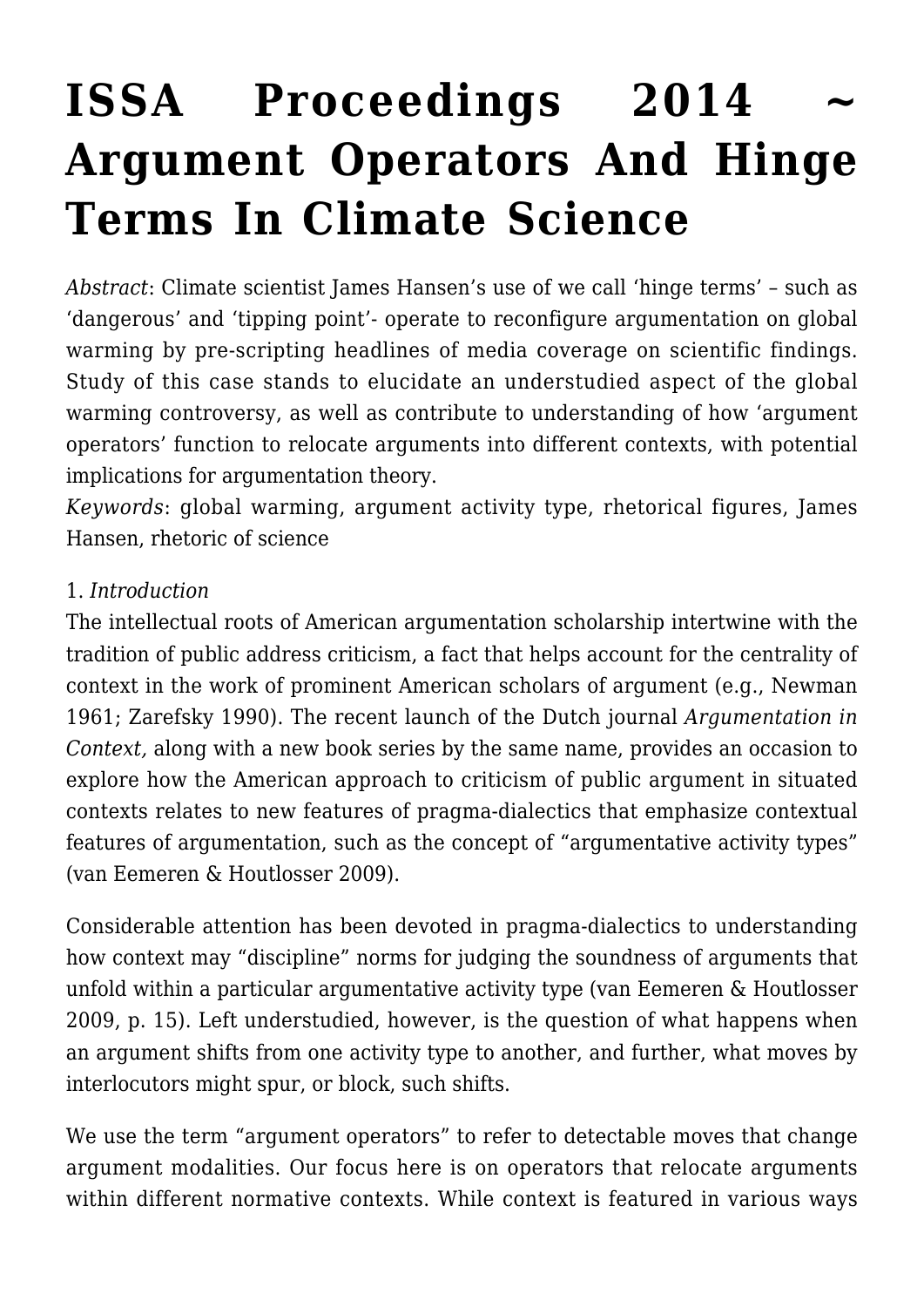within the literature of argumentation (e.g. fields, argumentation activity types), it is normally taken to be a form of pre-figured ground that constrains or regulates what is possible within the given context. Our focus differs in that it calls attention to argumentative strategies that relocate an existing argument within a different context, thereby changing the norms and constraints that pertain to the argument.**[i]**

The specific argument operator that is our concern here is what we call the "hinge term," and the case of climate scientist James Hansen's argumentation on global warming provides an apt point of departure for our inquiry. The effect of the hinge term, as one type of argument operator, we contend, is to significantly affect the tenor and trajectory of climate change arguments. In particular, Hansen's controversial use of hinge terms such as 'dangerous' and 'tipping point' in his peer reviewed journal articles operate to pivot his argumentation on global warming from the context of professional scientific discourse into the context of general public argument. In what follows, background on the Hansen case (in part two) paves the way for critical analysis of his strategic deployment of hinge terms (in part three). Part four draws lessons from the case study to sketch a speculative taxonomy of argument operators and open discussion about the possible utility of the concept. A concluding section reflects on how our intervention relates to ongoing work on argument context in pragma-dialectics.

## 2. *From reticence to witnessing*

Widely considered to be one of the world's leading climate scientists, James Hansen began his research career by exploring how particulate matter in the Earth's atmosphere refracts light from lunar eclipses (Matsushima, Zink & Hansen 1966). Shortly after completing his Ph.D. thesis at the University of Iowa, which dealt with properties of Venus's clouds, Hansen realized that many of the same dynamics driving changes in Venus's atmosphere might also be occurring on Earth. A decade of work from 1978 to 1988 that involved building a complex computer model of the Earth's atmosphere led to Hansen's first major public appearances as a scientist. As an official witness before the U.S. Congress during 1988 and 1989, Hansen declared with "99 percent confidence" that human carbon dioxide emissions were causing long-term warming in the Earth's atmosphere.

Hansen's bombshell congressional testimony provoked intense controversy and earned him the moniker "grandfather of climate change" – a role the scientist was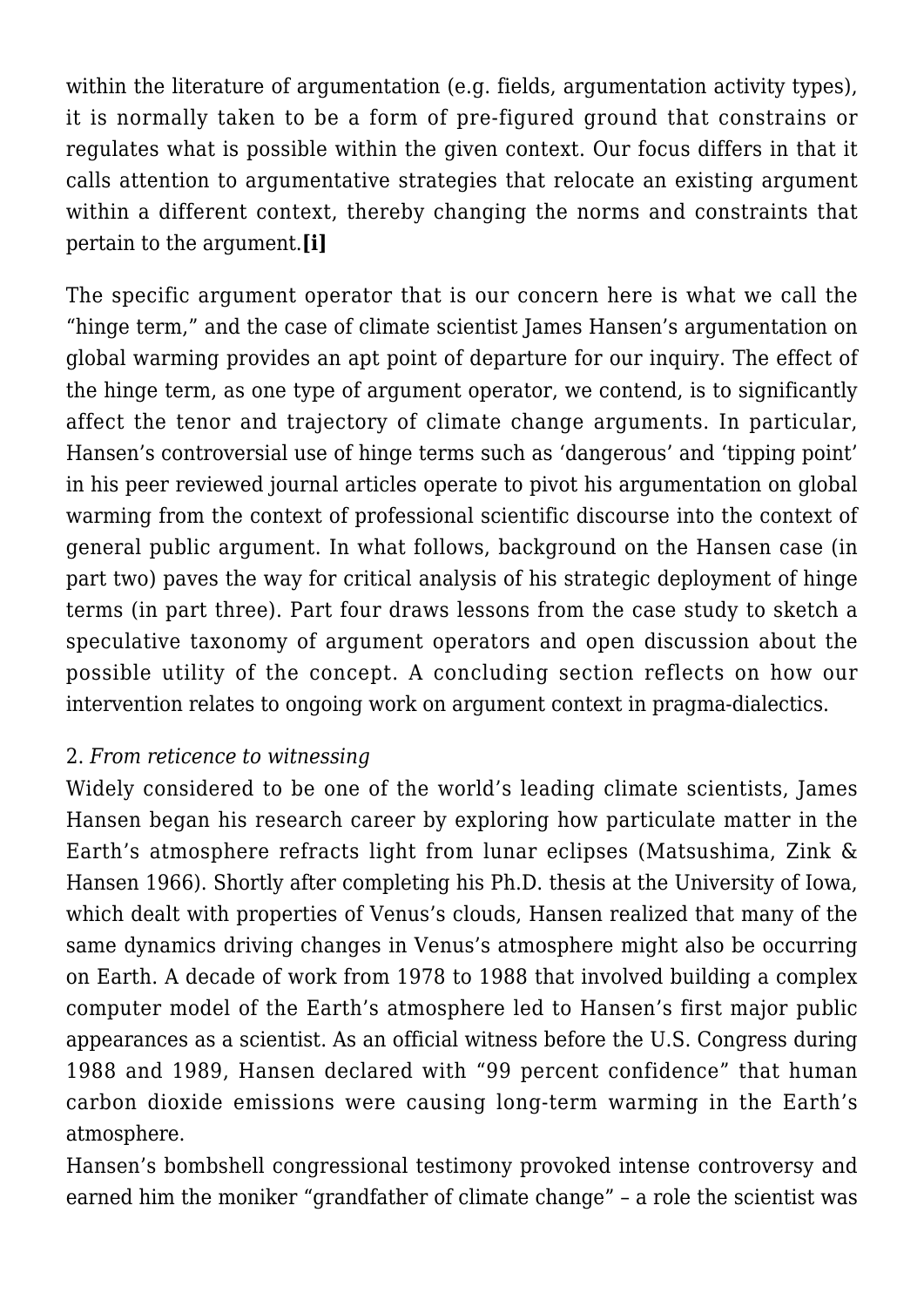not quick to embrace (McKie 2009). Following his first big splash as a public figure, Hansen (2009) "was firmly resolved to go back to pure science" and leave media appearances to "people who were more articulate and seemed to enjoy the process" (p. xvi). This retreat to the laboratory was consistent with Hansen's (2007a) perspective on "scientific reticence," a default rhetorical posture for scientists that involves a tendency to understate claims and emphasize the uncertain, open-ended nature of scientific knowledge (see also Ziman 2000).

For nearly a decade following his blockbuster congressional testimony in 1988/1989, Hansen practiced scientific reticence, publishing findings from his work on Global Circulation Models in peer reviewed journals and eschewing opportunities to appear in the media spotlight. Yet that posture changed in 1998, when Hansen agreed to participate in public debates on global warming with climate "contrarians" Patrick Michaels in New York City, and Richard Lindzen in Cambridge, Massachusetts (Mitchell & O'Donnell 2000). As Hansen (2009) explained his motivation for stepping out of the laboratory and into the public square for the first time since his famous congressional testimony, "I wanted to present and publish a table of the key differences between my position regarding global warming and the position of the contrarians" (p. xvi).

Hansen's participation in the New York debate marked a turning point in his career, as afterward he increasingly embraced the role of a "public witness" to the dangers of global warming, especially following the birth of his first grandchild in 1999 (Hansen 2009, p. xii). This path would eventually lead to Hansen's appearances at rock concerts and protest demonstrations with climate change activists (Eilperin & Mufson 2013). Also during this period, a subtle shift in the rhetorical arc of his scientific papers could be detected. For example, in an article published in *Atmospheric Chemistry & Physics*, Hansen and colleagues (Hansen et al. 2007a) repeatedly use the terms 'tipping point' and 'dangerous' to describe global warming. Major news outlets parroted those terms in headlines during the news cycle in which the paper was published:

\* "Research finds that Earth's climate is approaching 'dangerous' point" (*PR Newswire* 2007);

\* "NASA Research Suggests Earth climate approaching dangerous point" (*Space Daily* 2007);

\* "Earth nears tipping point on climate change." (*Spotts* 2007)

Messages of danger are part of the stock and trade of newspapers, so Hansen was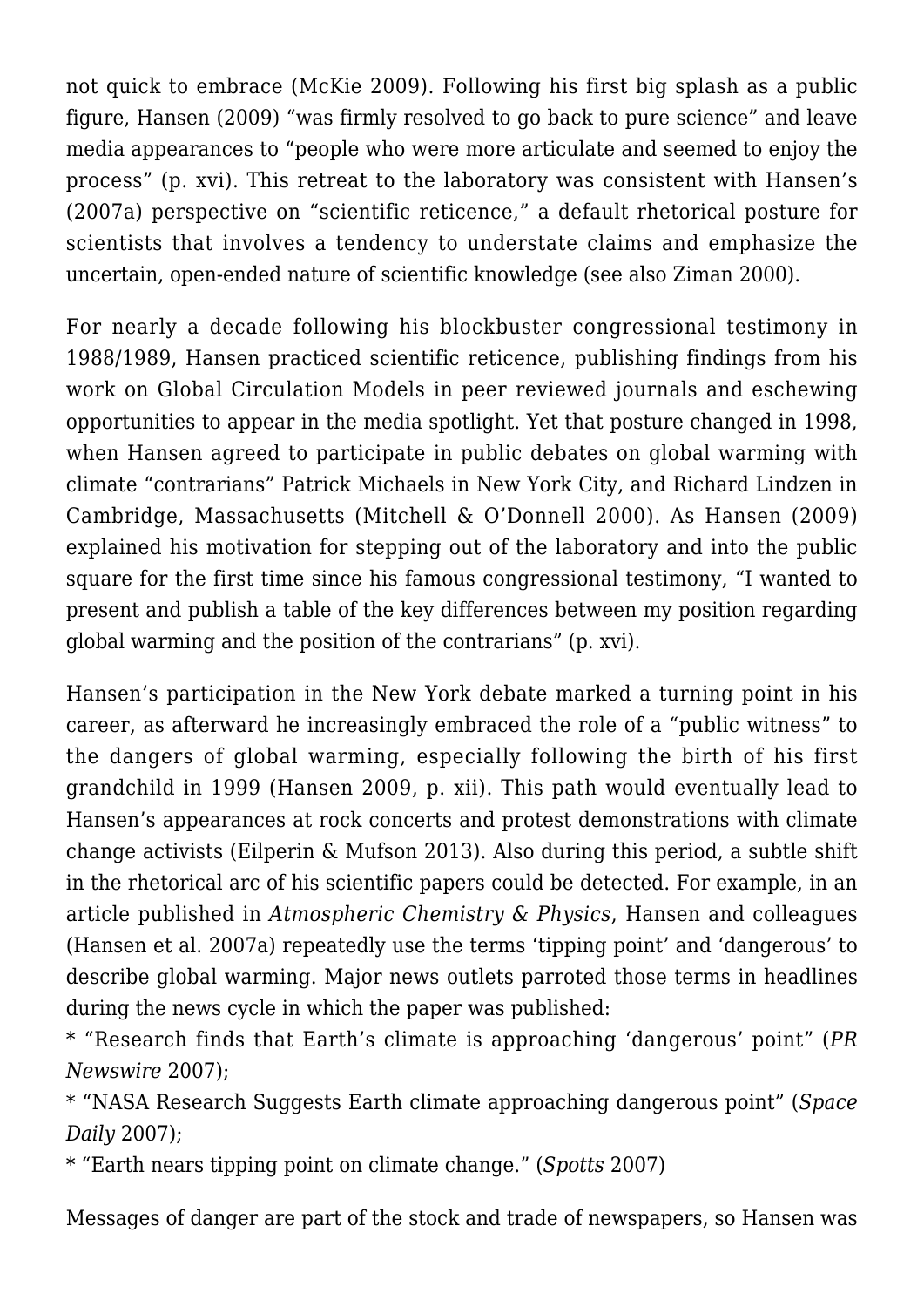in effect pre-scripting headlines for general circulation and pivoting toward a different context and rhetorical stance. As a scientific argument became a public argument, the assessment of "facts" would move into a normative environment where questions of "value" and policy response would predictably arise. This netted Hansen a broader audience, but it complicated his voice as a scientist. Was he now acting as an advocate?

### 3. *'Dangerous' and 'tipping point' as hinge terms*

By 2007, Hansen had become engaged fully in the rhetorical project of trying to invent ways of communicating the gravity of what he called the 'climate catastrophe' (2007b) to broader publics. In one open communication on his personal website, he mused:

A related alternative metaphor, perhaps less objectionable while still making the most basic point, comes to mind in connection with an image of crashing of massive ice sheets fronts into the sea – an image of relevance to both climate tipping points and consequences (sea level rise). Can these crashing glaciers serve as a Krystal Nacht, and wake us up to the inhumane consequences of averting our eyes? Alas, that metaphor probably would be greeted with the same reaction from the people who objected to the first. That reaction may have been spurred by the clever mischaracterization of the CEO, aiming to achieve just such a reaction. So far that seems to have been the story: the special interests have been cleverer than us, preventing the public from seeing the crisis that should be in view. It is hard for me to think of a different equally poignant example of the foreseeable consequence faced by fellow creatures on the planet. Suggestions are welcome. (Hansen 2007c)

This candid reflection laid bare for Hansen a fundamental dilemma facing scientists working on politically charged topics. The tradition of scientific reticence counsels restraint, yet the ethical calling to bear witness may demand more strident rhetoric. Ultimately, Hansen and colleagues settled on the terms 'dangerous' and 'tipping point' as red flags to heighten salience of the issue. While Hansen personally deployed such terms increasingly during public appearances, he also worked with his co-authors to pepper their scientific papers with these terms. For example, the previously mentioned *Atmospheric Chemistry & Physics* paper (Hansen et al. 2007) features 36 mentions of 'dangerous' in various contexts (see Table 1).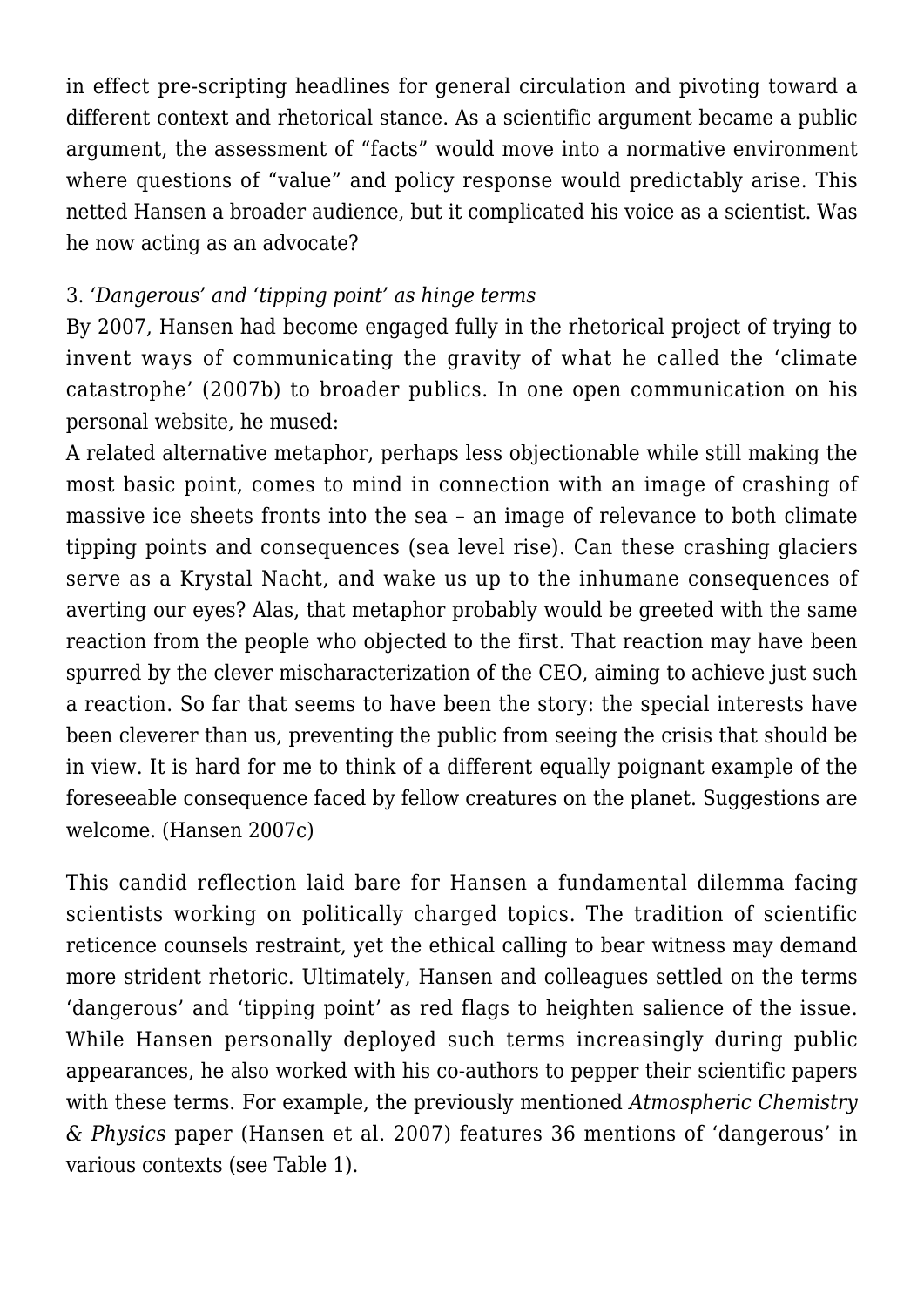| Measure<br>Neesher | Page<br>Nassaliser | <b>Hafermann</b>                                   |
|--------------------|--------------------|----------------------------------------------------|
| т                  | TITT               | despress leave mak particular                      |
| Ŧ                  | 22.77              | Monthance of "despines" officis is parily relative |
| s                  | 1118               | 414 ppm is "Josephone"                             |
| ×.                 | 3339               | "distances" leatest implicance                     |
| ٠                  | 2.044              | Покронно" мобильного леалбение                     |
| ×                  | 3394               | Therapeute' and exposures teambrevers              |
| ٣                  | <b>IIME</b>        | <b>Dangerous elles aix la terference</b>           |
| ×                  | 3396               | Danastiwe" alement chance                          |
| m                  | 2,598              | <b>Panarross buman made climate effects</b>        |
| 3.9                | 2266               | This government and converting temperature of      |
| n                  | 3,595              | Bargerson haman interference                       |
| 13                 | 3364               | Making that resnativities "dangerous"              |
| и                  | 3304               | Dangerous charatt change                           |
| 14                 | 3364               | How much is "theractore"                           |
| w                  | 2,804              | Thousando, softenpolitureal teambrower"            |
| 14                 | 2364               | <b>Dangerous</b> interference                      |
| Ħ                  | 2394               | Likely to be dangerous.                            |
| 18                 | 3364               | Assessment of dangerous                            |
| <b>YH</b>          | 3364               | Dangerous level of chikal warming                  |
| $\overline{11}$    | 2364               | <b>Despress offerts</b>                            |
| TE.                | 236.8              | <b>Bangroun charge</b>                             |
| 35                 | 3,000              | "Dengistran laval"                                 |
| Ħ                  | 3328               | <b>Daugerous</b> regime                            |
| 34                 | 1365               | "Dangarous anderspreasure interference"            |
| 25                 | TELE               | Dangerous authoreugenic interference               |
| 24.                | 2000               | Dangerous climate change                           |
| Ħ                  | 2118               | Dangerous climate classge                          |
| $\overline{10}$    | 3 hours            | Bangerous human-made interference                  |
| Ħ                  | 1104               | Minor and "Amprove"                                |
| 34                 | 3.10m              | Thangerous" level                                  |
| 34                 | 33661              | Dangonna' chouse choose                            |
| 13                 | 1,007              | Dangstown" allenges allunus                        |
| 11                 | <b>THIT</b>        | <b>Dangeroad' Librario change</b>                  |
| Til.               | <b>Than</b>        | <b>Dangerous climate change</b>                    |
| 11                 | <b>T194</b>        | Dangerous clintate offerts                         |
| w                  | 2346               | <b>Dangerous climate change</b>                    |

Table 1. Mentions of "dangerous" in Hansen et al. (2007). References with quotation marks are in blue, while references without quotation marks are in red.

Table 1. Mentions of "dangerous" in Hansen et al. (2007). References with quotation marks are in blue, while references without quotation marks are in red.

Notably, the first four mentions of the term "dangerous" on the paper's first page are accompanied by quotation marks, indicating perhaps some hesitance regarding use of the term. However, in the final five pages of the paper, these quotation marks drop out and dangerous appears as an unqualified adjective in 9 of 16 instances. In the penultimate discussion section, all three mentions of dangerous appear without quotations. This progression may reflect a common tendency of authors to move from a tentative to a more authoritative voice as their papers develop (Fahnestock 1998; Holmes 1997; Peacock 2002; Ruiying & Allison 2003), yet such maneuvers did not escape the notice of the peer review referees. In an interactive comment published in *Atmospheric Chemistry & Physics Discussions,* Hansen and colleagues (2007, p. S7351) note that referee #1 "expressed mild concern about terms such as 'dangerous anthropogenic interference,' 'disruptive climate effects,' and 'tipping points.'"

Some of this pushback may have stemmed from the sheer number of 'dangerous' references in the paper. As Jeanne Fahnestock (1999, pp. 160-172) observes, strategic repetition of key terms (characterized by the classical rhetorical figure of *ploche*) can heighten the impact of scientific argumentation on audiences. Fahnestock points to Charles Darwin's deployment of "subtler repetitions that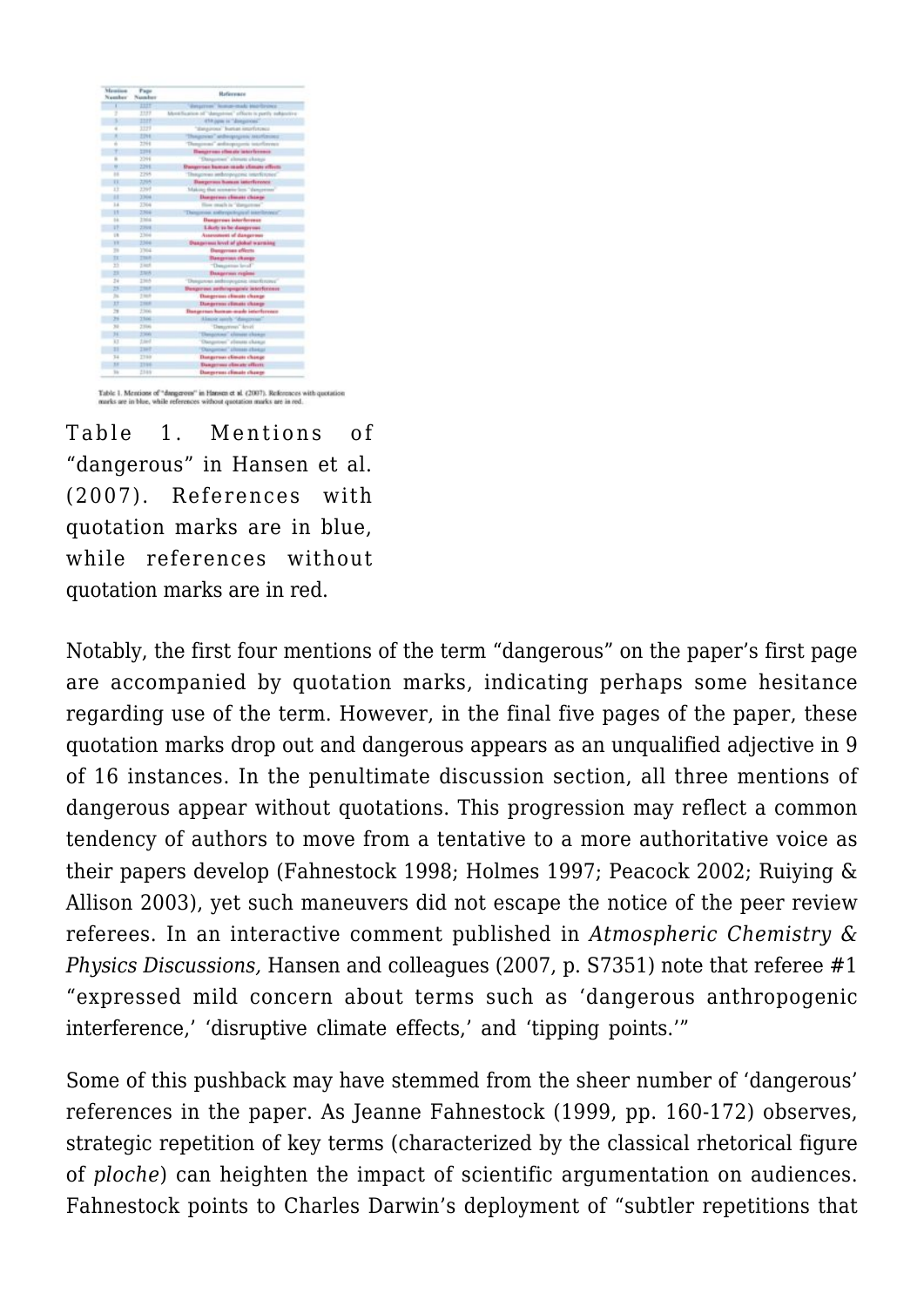declare identity in reference or the interconnections among phenomena" to illustrate how *ploche* can operate to heighten, in the terminology of Perelman and Olbrechts-Tyteca (1969, p. 144), a scientific argument's 'presence.' Just as Darwin eschewed mere repetition, instead weaving different meanings through recurrent references, Hansen and colleagues deploy 'dangerous' in an array of different usages, in effect producing a pedagogy of dangerousness from which journalists could learn.

Previous scholarship has explored some of the rhetorical entailments associated with Hansen's use of terms such as 'tipping point.' For example, Russill (2008, 2010) notes that in the global warming controversy, 'tipping point' tends to invoke the interests of future generations, as irreversible, runaway climate change would be most harmful to those not yet born. Yet as Figure 1 illustrates, concepts from the rhetorical tradition furnish a set of transformations that point to ways that Hansen's hinge term strategy may carry even broader implications.



Figure 1. Rhetorical concepts illustrate ways that the hinge term 'dangerous' enables discourse to swing from one activity, genre, stasis or stance to another.

As the far left column suggests, successful deployment of the hinge term 'dangerous' enables discourse to swing from the argument activity type of scientific peer review to a different one – general public argument. In a related transformation, alterations in types of questions asked and goals pursued by interlocutors are marked by a shift in rhetorical genre. Whereas scientific discourse tends to follow patterns of reasoning associated with the forensic genre (rooted in the rhetorical tradition of adjudication in the law courts), public argument tends to feature epideictic (ceremonial) and deliberative (political decision-making) forms of reasoning (Fahnestock 1998). As the discourse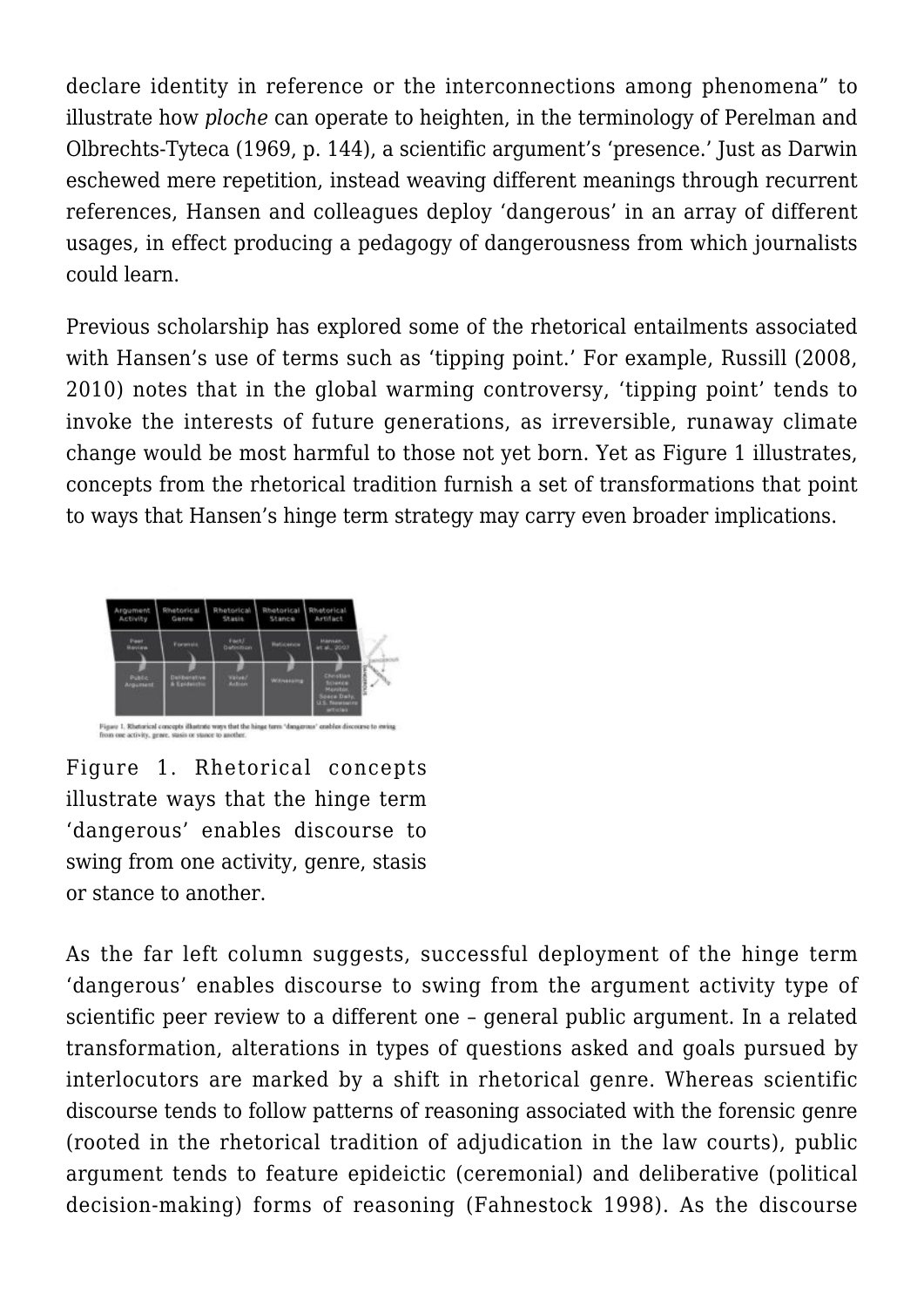migrates in this fashion, a further element of transformation occurs at the level of rhetorical stases, with argumentation "pulled" (Walsh 2010) from *stases* of fact and definition, into a different stasis point in which interlocutors debate how contingent value judgments relate to possible future courses of action. Aligned with all of these transformations is a concomitant shift evident in "rhetorical stance" (Booth 1963), as Hansen himself moves from self-identifying as a "reticent scientist" to a "public witness."

## 4. *Argument operators: nudge, pivot, or jump*

The Hansen case calls to the fore three possible approaches to context-switching, and the response to Hansen sorts out to some degree according to which of these the audience senses his speech acts are aspiring to do. To identify these shifts we use intuitive language – common verbs, not adjectives – rather than terminology that aims for technical precision. These operators, we suggest, can do the following:

\* Nudge an argument into a wider or narrower context, thereby expanding the range of rational strictures on relevance (see Walton 2003), but without introducing competing or conflicting accounts;**[ii]**

\* Pivot strategically between competing or complementary contexts of rational assessment;

\* Jump to an alternative context.

The first two of these may serve as bridges from one context to another, whereas the third makes a leap. The response to Hansen seems to depend in large part on which of these his readers are sensing. Being both a scientist and a citizen, Hansen might see his repeated invocation of the term 'dangerous' as a way of nudging his audience into a wider context that encompasses science but also the field of citizen action. While we do not reject such a characterization, our analysis picks up on what can be seen as a strategic pivot from one generic context, with its usual strictures and enablements to another. His critics seem inclined to see Hansen's performance as a kind of abandonment – jumping ship, so to speak – by violating constraints of a professional context in order to play out the argument in a different context. They would no doubt see that characterization underlined by Hansen's subsequent activism. In response, Hansen might point to the fact that the term 'dangerous' had been utilized previously in major scientific reports on climate change, and that 'tipping point' language was justified because it "conveys aspects of climate change that have been an impediment to public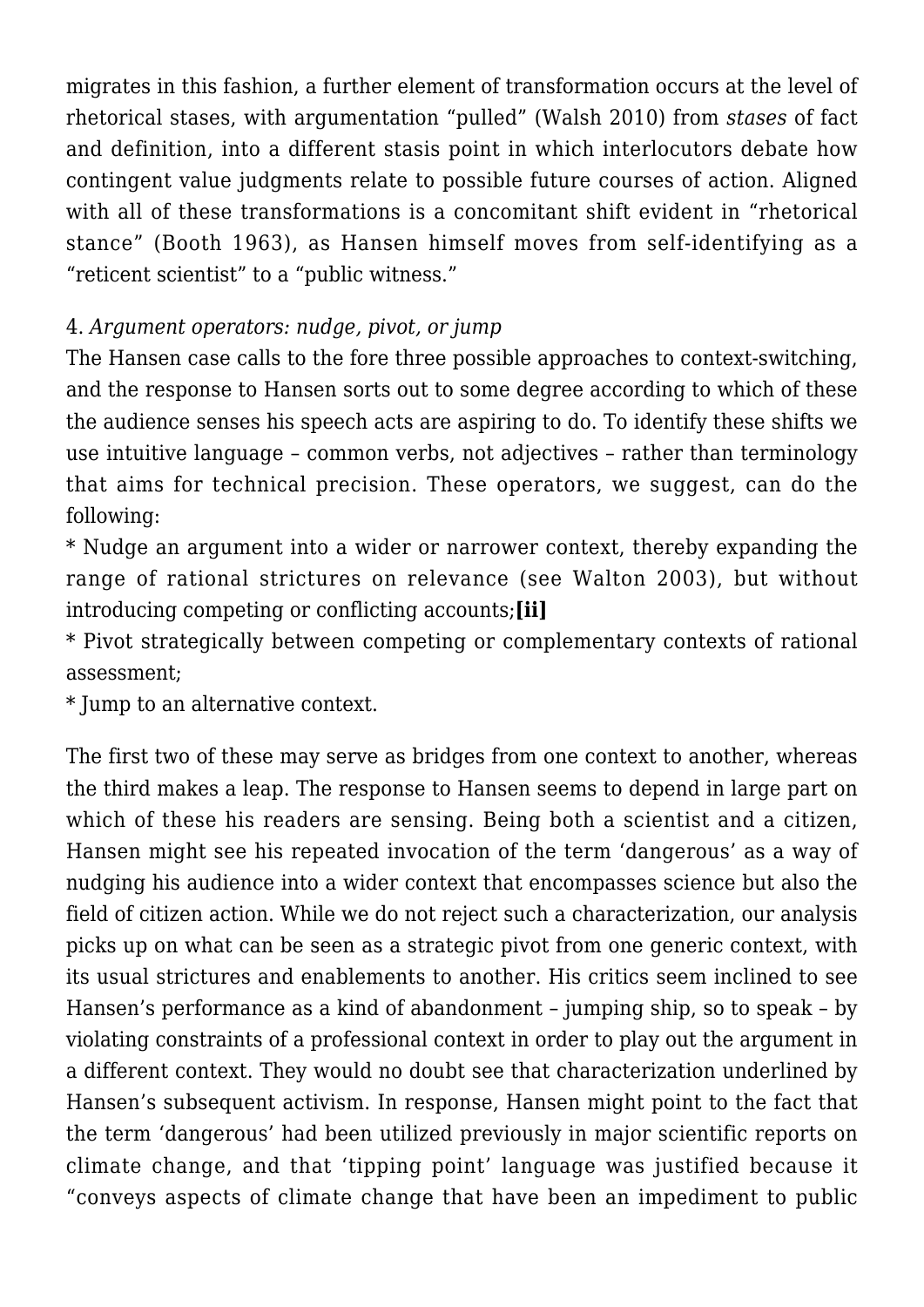appreciation of the urgency of addressing human-caused global warning" (Hansen et al. 2007b, p. S7351). All of these considerations come to bear as we interrogate the kind of speech acts Hansen was deploying.

With one foot in the lab and one foot in the public media, it is quite possible that Hansen could be celebrated as exemplary of the "third culture" figure, who manages to speak persuasively across the boundaries between fields of expertise and contexts of public argument, contributing to a culture that consists of both experts and non-experts, and constituted in such a way that effective participation requires accepting the legitimacy of both empirical and interpretive methods (Lyne 2010). In that case we would have to see him in a rather different light than some of his critics have. He would be seen as crafting a distinctive voice that bridges, or "nudges" toward a more encompassing audience.

Because we regard arguments as something more than meaningful texts, we take their meaning to function in relation to human action. On this approach, the wider investigative terrain for argument operators is suggested by the speech act vocabulary, following John Searle (1969) and other speech act theorists (Austin 1975; van Eemeren & Grootendorst 1984), of locution, illocution, and perlocution which we translate as ways of posing the following general questions:

- \* Locution: What are you saying?
- \* Illocution: What are you doing?
- \* Perlocution: What effect are you having?

As we move down the list, each function presupposes what is listed above. That is, someone says in order to do in order to have some kind of effect. The last category, perlocution, can be variously understood as an actual consequence of an illocution, as an intended consequence of an illocution, or as a rationally foreseeable consequence of an illocution. We do not wish to exclude any of these from our consideration of 'argumentative effects,' that is, of the way speech acts influence ongoing or subsequent arguments or argumentative moves. Thus, the purview of this analysis would be possible interactions that can be taken as specifically relevant to an argument, but it would not include any other kind of effect (e.g. hurt feelings, anger, delight).

In reference to the "hinging" we are looking at here, the hinge effect is performed at all three levels of the speech act. In saying that conditions are dangerous, Hansen is making a shift in the argumentative context, with the effect that a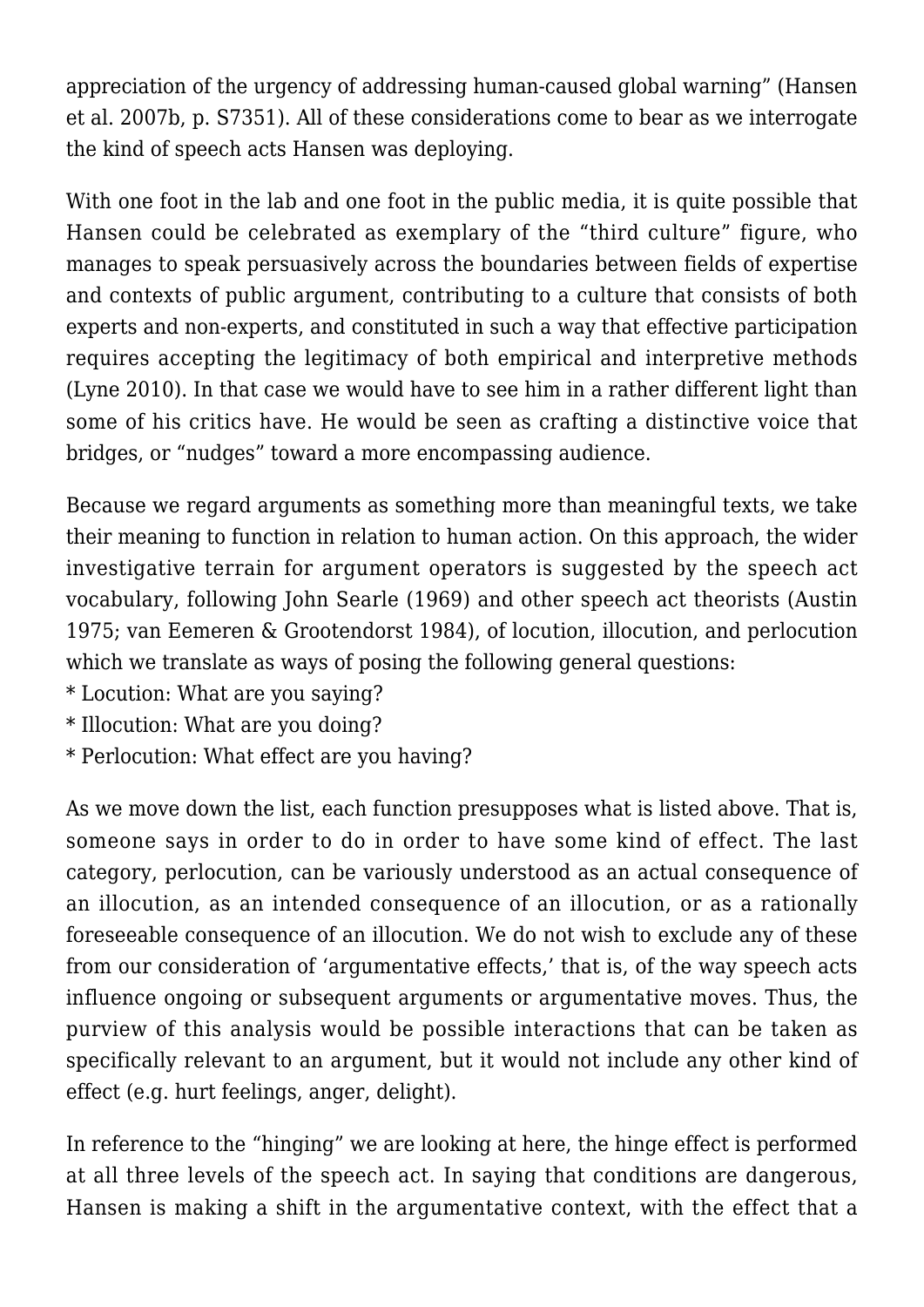number of entanglements – ranging from genre relevance to contestation of appropriateness – begin to work at once. But the nature of the shift is such that it can be interpreted in several different and contestable ways (see Figure 2).



Figure 2. Hinge term dynamics. Hinge terms enable arguments to swing between genres and stases, with associated shifts in the arguer's rhetorical stance, artifact produced and activity type.

Returning to a generic reconstruction of the diagram presented in the previous section, we see five categories that that appear to move in unison. This, we believe, is why the instance of deploying a hinge term particularly invites attention. Understood as a speech act, Hansen's repeated references to danger would reasonably be taken as a warning. And whether by intention or not, the illocutionary act of warning within one context has the perlocutionary consequence of pivoting the argument into another discourse frame. As the warning of danger breaks out of the confines of the presumptive scientific stasis, it produces a secondary perlocutionary effect of moving from "fact" to "value." Moreover, the shift of stases has a gravitational pull that brings changes within each of the other categories (Walsh 2010). The text is now recontextualized as public argument, where it stirs controversy, and signals differences of genre, stasis, stance, and artifact. To the consternation of many, the line between science and public controversy begins to dissolve.

#### 5. *Scoping out the landscape*

We have argued that the hinge term, in its functional sense, inflects toward, or toggles between, different registers of argument. What it "means," in the most robust sense, is therefore what it does when affirmed or invoked, that is, what it does when introduced by a speech act. What it does to the argument is something more consequential than a mere figure of speech. In this case, for instance, the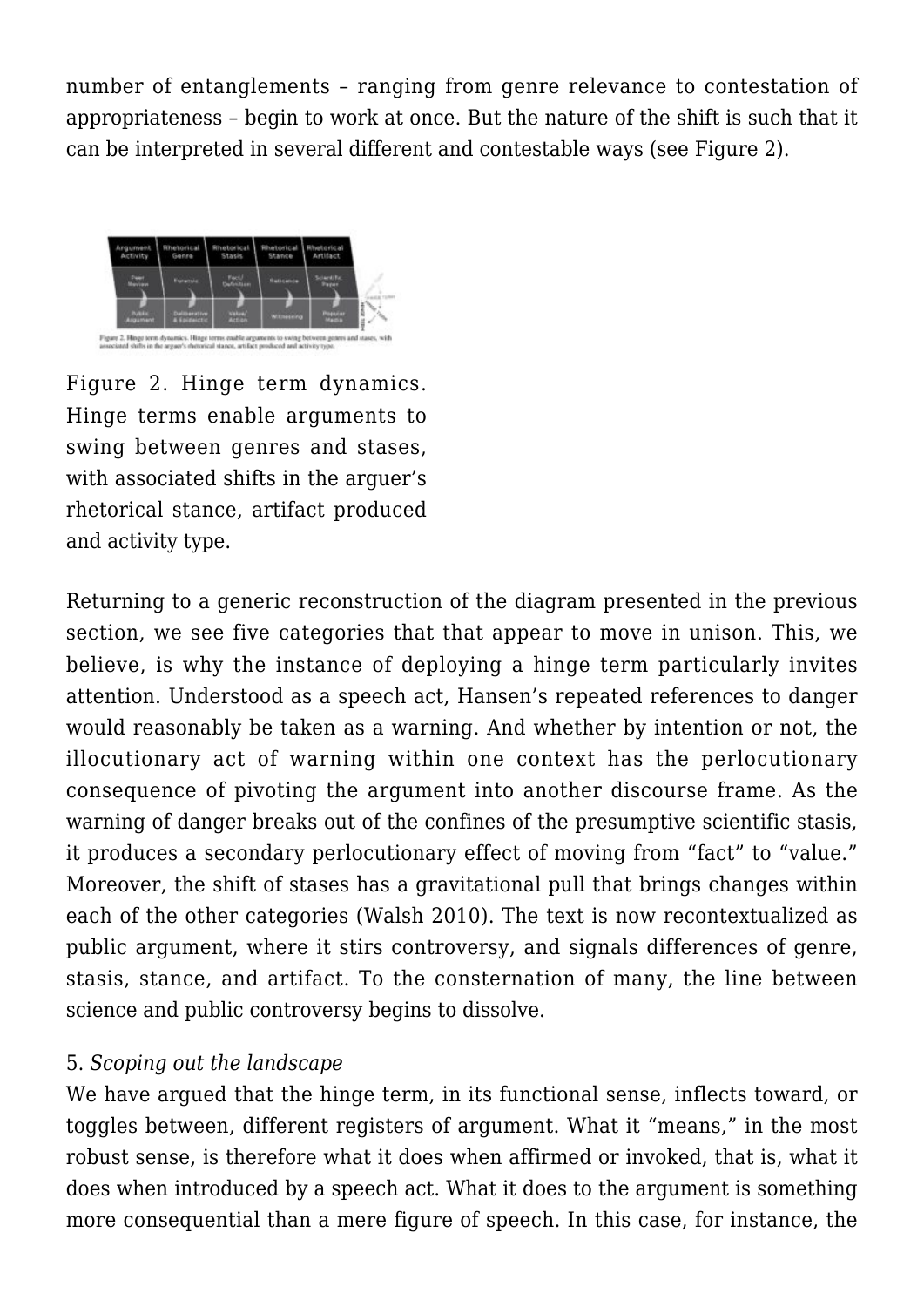terms "danger" and "tipping point" cannot be sequestered as mere metaphors. Rather than non-literal flourishes, the introduction of such hinge terms into an argument is a speech act (or a set of speech acts) with the capacity to move arguments in a different direction, specifically toward different cognitive, affective, cultural, semiotic, or praxial registers. This can be done either as a deliberate strategy or an unintended consequence of the introduction of the term, and its consequences can be both foreseen and unforeseen. One of the consequences in this case was an inflection toward arguments about the objective limits of science and accusations that these terms had taken Hansen into a "subjective" frame, where their purchase as scientific claims were questioned.

In describing argument operators specific to this case, we have introduced strategies of context-shifting. Beyond the hinge term and related context shifters, this case leads us to anticipate other argument operators that have different modal functions in argument. Hansen was criticized for acting as an advocate. If he was acting as an advocate, at what point did that voice emerge? Was it when he dropped the quotation marks when using the word "dangerous"? Or were there gradations of his shift, perhaps subtly indicated, and when he engaged in a debate before academics not in his field? Depending on how that question is answered, his arguments are likely to be judged by one set of norms or by another. In argumentation literature, we observe that arguments are generally aligned with the intention of the arguer, and it is assumed that the arguer has a unitary voice, such that that person could be held responsible for inconsistencies or implications of the argument they are making. Moreover, we assume that the author's intentions are framed with a particular normative context in mind. This would be the standard case of having a "voice" in an argument.

It is the arguer with the unitary voice that is typically assumed in philosophical discussions of rationality. The leading advocate of philosophical "inferentialism," Robert Brandom, speaks of personal accountability in terms of "scorekeeping," whereby participants in an argument constantly track and update the commitments and authorizations made by either party in order to make explicit the rational purport of any utterance (Brandom 2000). This is a dynamic way of thinking about argument as process, because it depends on the relationship between present and past assertions rather than on constructs in isolation. And this is a useful way of thinking about the trail of assertions as they chain out. But in view of the shifts of context, voice, and other functions of argument operators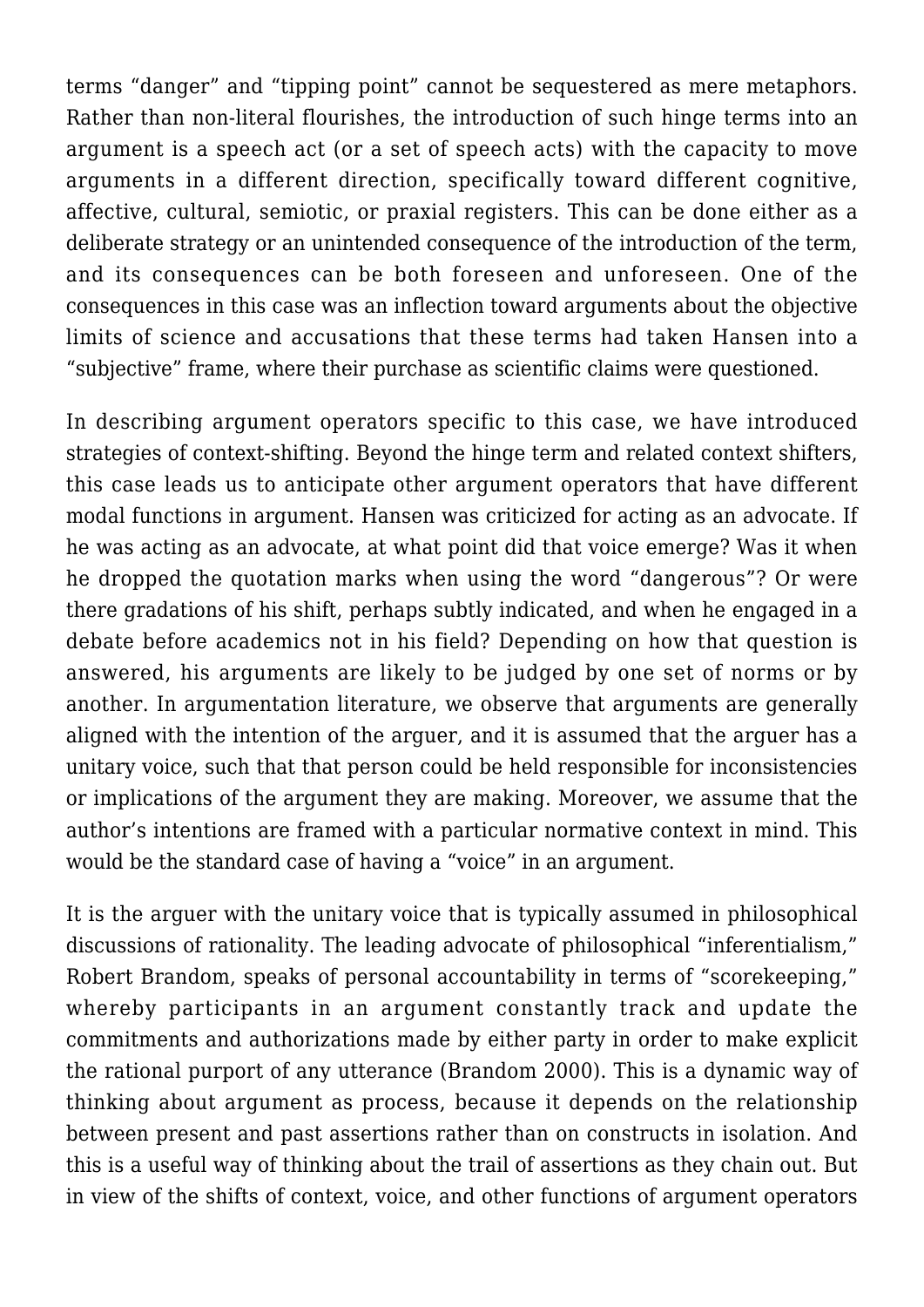that we have been referencing, one might well ask if it is pragmatic to think of arguments only in terms of verbalized propositions by philosophically focused interlocutors. To understand the complexity of context and its relationship to argument, it might be useful to consider whether there are a number of different scoreboards and *ways of scoring that are the very things at stake* in many arguments (Lyne 2013). Public address scholars, who are observant of the relationship between propositional and non-propositional features of public argument, as well as the various ways that that rational arguments may play out, have something to bring to the table in laying out argument operators.

We know arguers modulate the voice they are using to advance an argument, sometimes by "ventriloquizing" the positions of others, or laying out the position of what another would say were they in top form. This kind of voicing is perhaps most clearly apparent when a surrogate stands in for a political candidate in a debate, where the aspiration would be to offer up the arguments the candidate *would* or *could* make. Somewhat differently, a defense attorney makes the best arguments possible, not because he or she necessarily believes them, but because they are thought to support the best case that might be made in defense of the client. Other arguments, we well know, are made "for the sake of argument," without binding the hands of the arguer. We might well ask what are the ways of shifting in an out of any given frame of time-binding accountability.

The formal framing of a staged debate or of a courtroom trial generally eliminates any ambiguity about whether the arguments presented should be seen as isomorphic with those that the arguer would be personally and ethically accountable for making. In other cases ambiguity or confusion can arise, as when arguers shift between or among voices. So it would be worthwhile to pay attention to indicators of voice shiftings. These might be found in tonal changes, changes of body language, or stylistic changes – factors that have been of interest to students of public address but have generally been backgrounded in pragmatic analysis of argument.

We have seen from pragma-dialetics that arguments play out differently in different types of argumentative activities. Here we are suggesting that even within a given argument activity a shifting of voice can change the function of an argument. So in addition to context-shifters, other argument operators may need to be fleshed out. This is among the reasons we believe that the juncture between public address studies and argument studies may enrich both.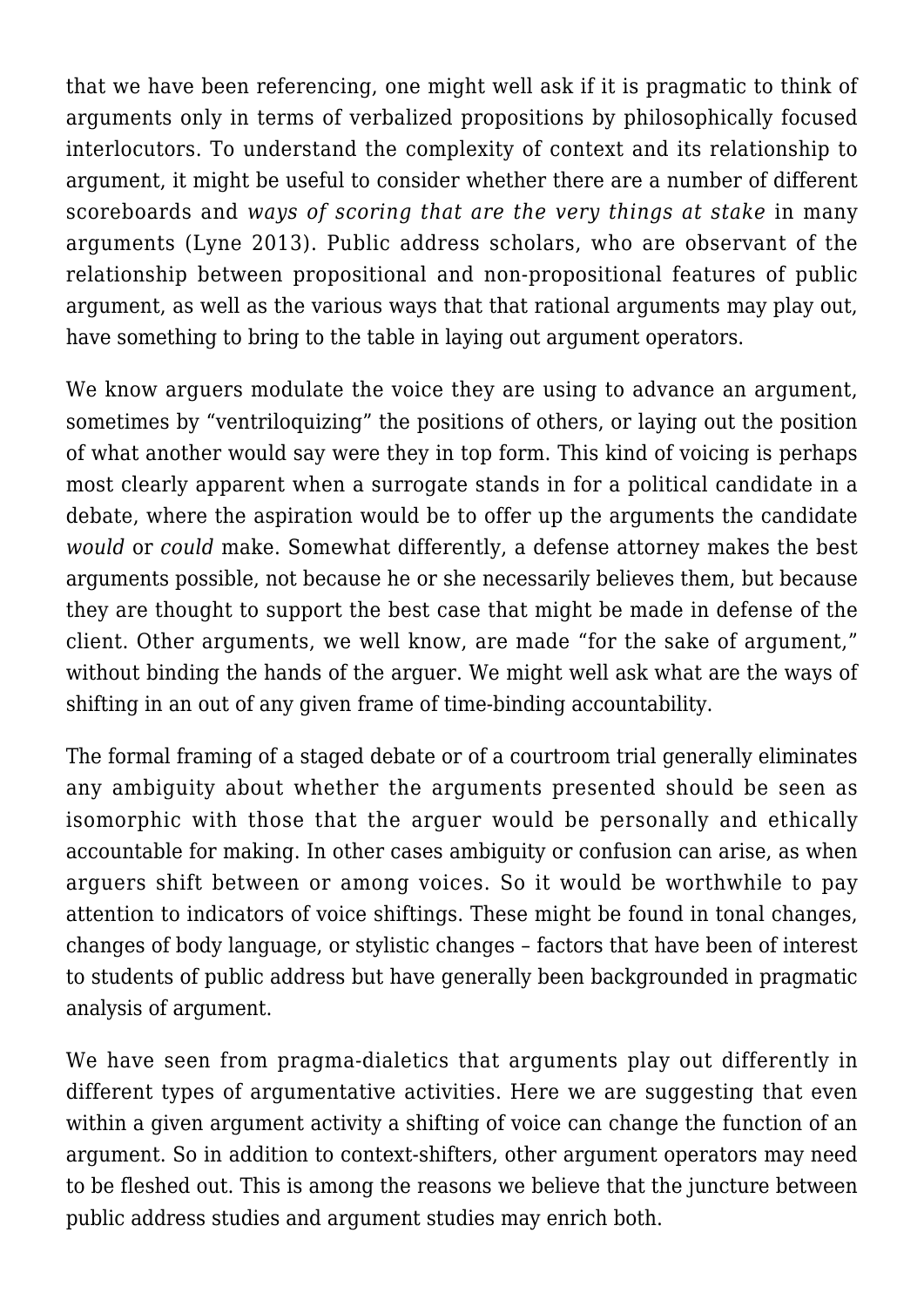## NOTES

**i.** We note that the term "operators," as defined by computer programming languages, may show some elemental similarities to the ones we are describing, in that they allow manipulations of "semantic" as well as "syntactic" properties. At present, however, the language of "genre," "stance," "audience," and so on, seem reserved for natural languages used in non-computational contexts. This is not to say that these could not be represented in binary code.

ii. Here we highlight "expansion" rather than shifts, but these are not always distinct, as Burke (1945) points out in commentary on "scope and reduction" (pp. 59-117).

*References*

Austin, J. L. (1975). *How to do things with words*. Oxford: Oxford University Press.

Booth, W. C. (1963). The rhetorical stance. *College Composition and Communication,* 14, 139-145.

Brandom, R. (2000). *Making it explicit: Reasoning, representation, and discursive commitment.* Cambridge, MA: Harvard University Press.

Burke, K. (1945). *A grammar of motives.* Berkeley: University of California Press.

Eemeren, F. H. van & Grootendorst, R. (1984). *Speech acts in argumentative discussions*. Dordrecht: Foris.

Eemeren, F. H van & Houtlosser, P. (2009). Strategic maneuvering: Examining argumentation in context. In F. H. van Eemeren & P. Houtlosser (Eds.), *Examining Argumentation in Context* (pp. 1-24). Amsterdam: John Benjamins.

Eilperin, J. & Mufson, S. (2013). *Activists arrested at White House protesting Keystone pipeline*. Washington Post, February 13.

Fahnestock, J. (1999). *Rhetorical figures in science.* Oxford: Oxford University Press.

Fahnestock, J. (1998). Accommodating science: The rhetorical life of scientific facts. *Written Communication*, 15, 330-350.

Hansen, J. E. (2009). *Storms of my grandchildren.* New York: Bloomsbury Books.

Hansen, J. E. (2007a). Scientific reticence and sea level rise. *Environmental Research Letters*, 2, 1-6.

Hansen, J. E. (2007b). Climate catastrophe. *New Scientist,* July 28, 30-34.

Hansen, J. E. (2007c). Averting our eyes. Web communication, November 28. Retrieved from the set of  $\mathbb{R}^n$  and  $\mathbb{R}^n$  and  $\mathbb{R}^n$  and  $\mathbb{R}^n$  from the set of  $\mathbb{R}^n$  and  $\mathbb{R}^n$  and  $\mathbb{R}^n$  and  $\mathbb{R}^n$  and  $\mathbb{R}^n$  and  $\mathbb{R}^n$  and  $\mathbb{R}^n$  and  $\mathbb{R}^n$  and  $\mathbb$ 

http://www.columbia.edu/~jeh1/mailings/2007/20071128\_AvertingOurEyes.pdf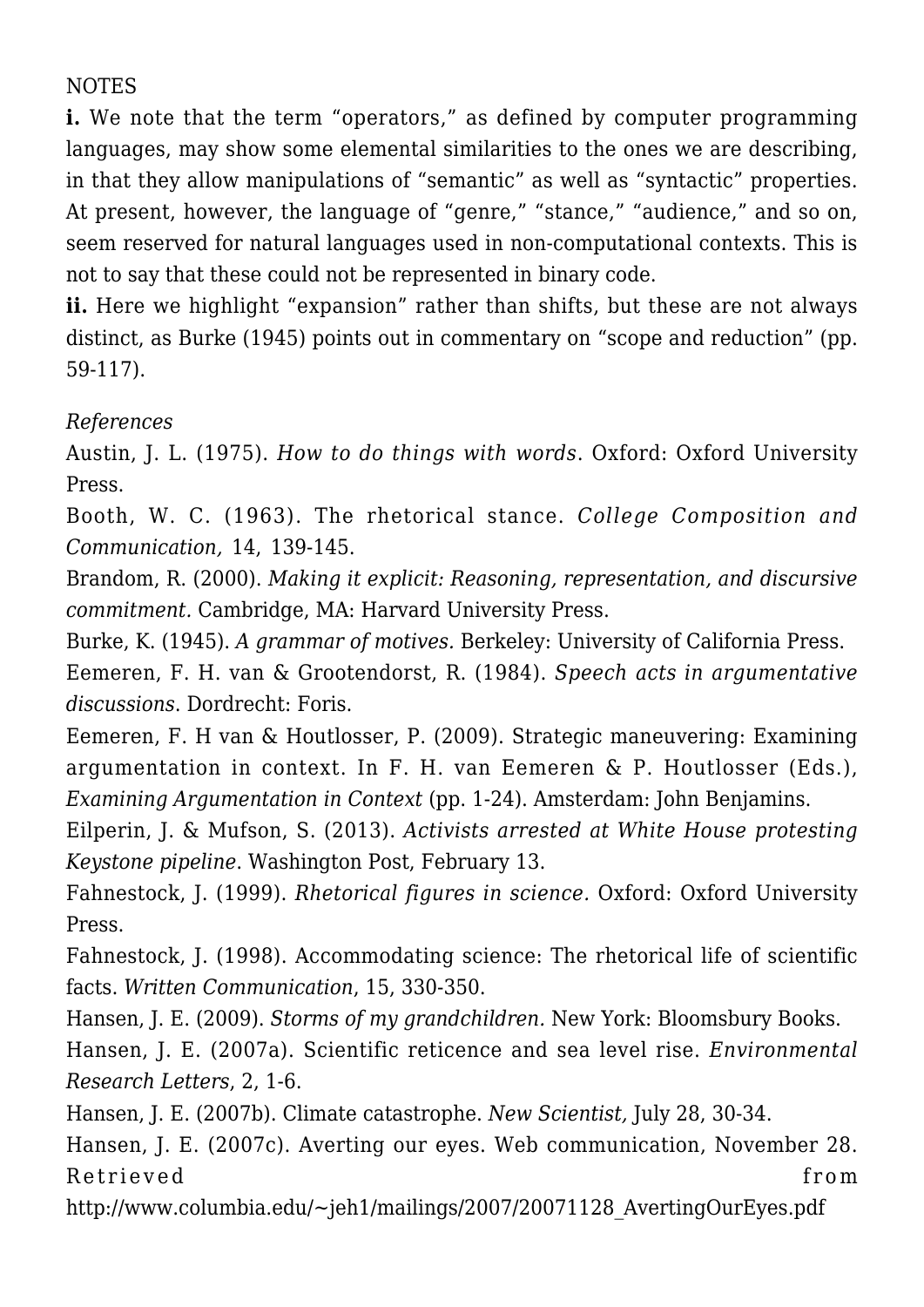Hansen, J. E., et al. (2007a). Dangerous human made interference with climate: A GISS modelE study. *Atmospheric Chemistry & Physics,* 7, 2287-2312.

Hansen, J. E., et al. (2007b). Interactive comment on 'Dangerous human-made interference with climate: A GISS modelE study,' *Atmospheric Chemistry and Physics Discussions*, 6, S7350-S7354.

Holmes, R. (1997). Genre analysis and the social sciences: An investigation of the structure of research article discussion sections in three disciplines. *English for Specific Purposes*, 16, 321-337.

Lyne, J. (2013). Having a whole battery of concepts: Thinking rhetorically about the norms of reason. *Social Epistemology Review and Reply Collective*, 2(1), 143-148.

Lyne, J. (2010). Rhetoric and the third culture: scientists as arguers and critics. In M. J. Porrovecchio (Ed.), *Reengaging the Prospect of Rhetoric* (pp. 113-132). New York: Routledge.

Matsushima, S., Zink, J.R., & Hansen, J.E. (1966). Atmospheric extinction by dust particles as determined from three-color photometry of the lunar eclipse of 19 December 1964. *The Astronomical Journal,* 71, 103-110.

Mitchell, G.R. & O'Donnell, T. (2000). Full transcript of inaugural AARST science policy forum, New York Hilton, Friday 20 November 1998, 7-9 pm. *Social Epistemology* 14, 131-180.

McKie, R. (2009). 'We have only four years left to act on climate change – America has to lead. *Observer* (London), January 17.

Newman, R. P. (1961). *Recognition of Communist China: A study in argument*. New York: Macmillan.

Peacock, M. (2002). Communicative moves in the discussion section of research articles. *System,* 30, 479-497.

Perelman, C. & Olbrechts-Tyteca, L. (1969). *The new rhetoric: A treatise on argumentation.* J. Wilkinson and P. Weaver (Trans.). Notre Dame: University of Notre Dame Press.

PR Newswire (2007). *Research finds that Earth's climate is approaching 'dangerous' point.* May 31.

Ruiying, Y. & Allison, D. (2003). Research articles in applied linguistics: Moving from results to conclusions. *English for Specific Purposes,* 22, 365-385.

Russill, C. (2010). Truth and opinion in climate change discourse: The Gore-Hansen disagreement. *Public Understanding of Science*, 20, 796-809.

Russill, C. (2008). Tipping point forewarnings in climate change communication: Some implications of an emerging trend. *Environmental Communication*, 2,